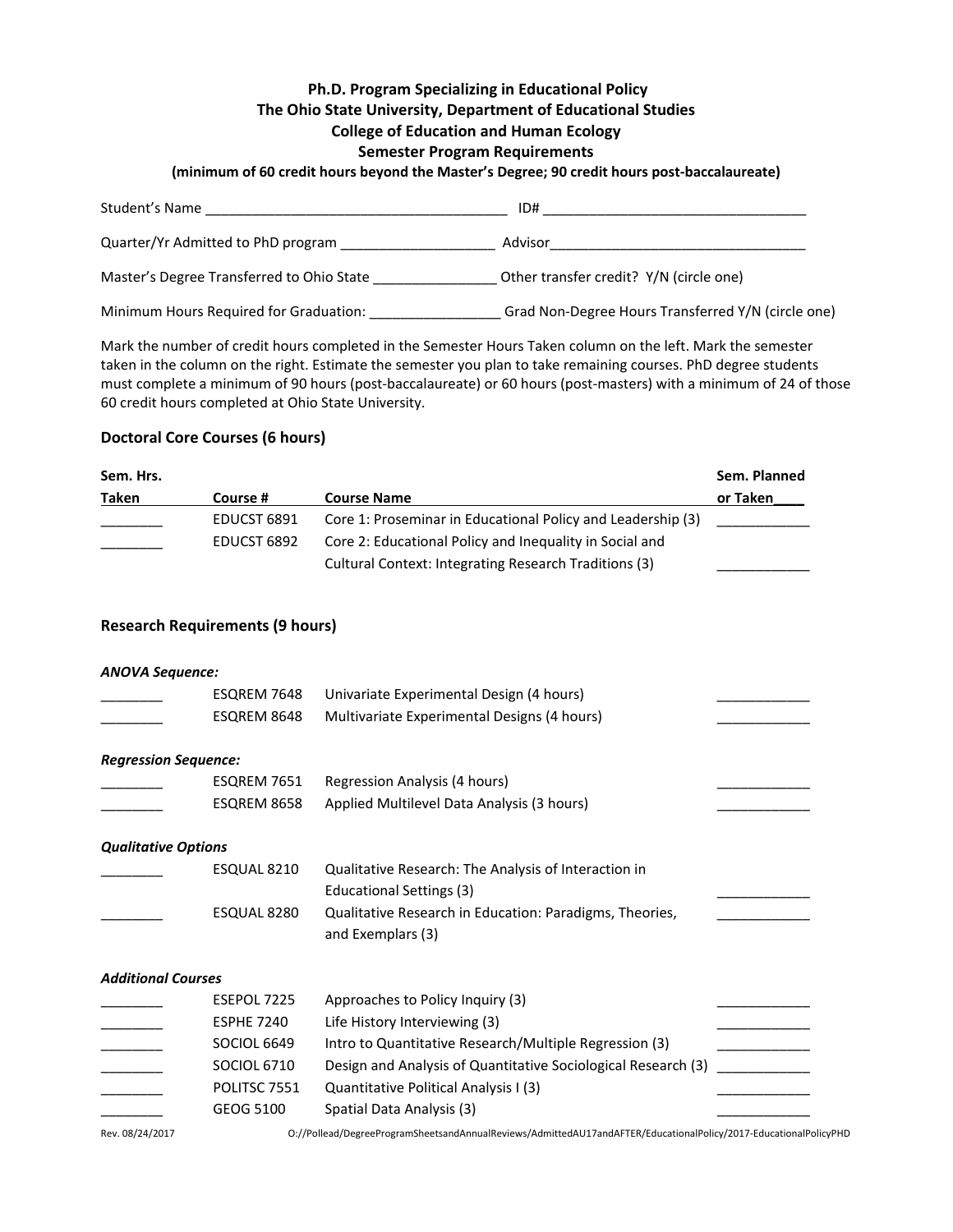#### *Specialized Sequence*

Students, in consultation with their advisors, may design their own methodology sequence. This is particularly suited to humanistic scholarship in education (e.g., history or philosophy of education). To complete a specialized sequence, students must take three methodology courses relevant to their research interests. Specialized research plans are approved by the Graduate Studies Committee.

\_\_\_\_\_\_\_\_ \_\_\_\_\_ \_\_\_\_\_ \_\_\_\_\_\_\_\_\_\_\_\_\_\_\_\_\_\_\_\_\_\_\_\_\_\_\_\_\_\_\_\_\_\_\_\_\_\_\_\_\_\_\_\_\_ \_\_\_\_\_\_\_\_\_\_\_\_ \_\_\_\_\_\_\_\_ \_\_\_\_\_ \_\_\_\_\_ \_\_\_\_\_\_\_\_\_\_\_\_\_\_\_\_\_\_\_\_\_\_\_\_\_\_\_\_\_\_\_\_\_\_\_\_\_\_\_\_\_\_\_\_\_ \_\_\_\_\_\_\_\_\_\_\_\_ \_\_\_\_\_\_\_\_ \_\_\_\_\_ \_\_\_\_\_ \_\_\_\_\_\_\_\_\_\_\_\_\_\_\_\_\_\_\_\_\_\_\_\_\_\_\_\_\_\_\_\_\_\_\_\_\_\_\_\_\_\_\_\_\_ \_\_\_\_\_\_\_\_\_\_\_\_

**Specialization Requirements (15 hours)**

| ESEPOL 6000       | Introduction to Educational Policy (3)                  |  |
|-------------------|---------------------------------------------------------|--|
| ESEPOL 7224       | Educational Policy Analysis in Contemporary Culture (3) |  |
| ESEPOL 8352       | Educational Policy in Democratic Society (3)            |  |
| <b>ESPHE 7222</b> | History of Educational Policy (3)                       |  |

*Choose one of the following courses: (choose two courses if any of required courses were taken as part of Master's degree)*

| <b>ESPHE 8201</b> | Social Foundations of Education (3)                  |  |
|-------------------|------------------------------------------------------|--|
| <b>ESPHE 8410</b> | Ethics and Education: Equality, Freedom, and Justice |  |
|                   | in Schools (3)                                       |  |
| ESLTECH 6223      | Issues and Practices in Educational Technology (3)   |  |

#### **Elective Requirements (choose 5 of these or other courses approved by faculty advisor) (15 hours)**

| ESEPOL 5217       | Comparative Education (3)                          |
|-------------------|----------------------------------------------------|
| ESEPOL 7100       | Policy Writing (3)                                 |
| ESEPOL 8209       | Cultural Processes in Education (3)                |
| ESEPOL 8312       | Governance and Control in American Education (3)   |
| <b>ESPHE 6410</b> | Philosophy of Education (3)                        |
| <b>ESPHE 8201</b> | Social Foundations of Education (3)                |
| <b>ESPHE 8410</b> | Ethics and Education: Equality, Freedom,           |
|                   | and Justice in Schools (3)                         |
| ESEADM 8310       | Educational Change (3)                             |
| ESEADM 8361       | Social and Political Contexts of Education (3)     |
| ESLTECH 6223      | Issues and Practices in Educational Technology (3) |
| ESLTECH 7229      | Technology, Society, and Education (3)             |
|                   |                                                    |
|                   |                                                    |
|                   |                                                    |
|                   |                                                    |
|                   |                                                    |
|                   |                                                    |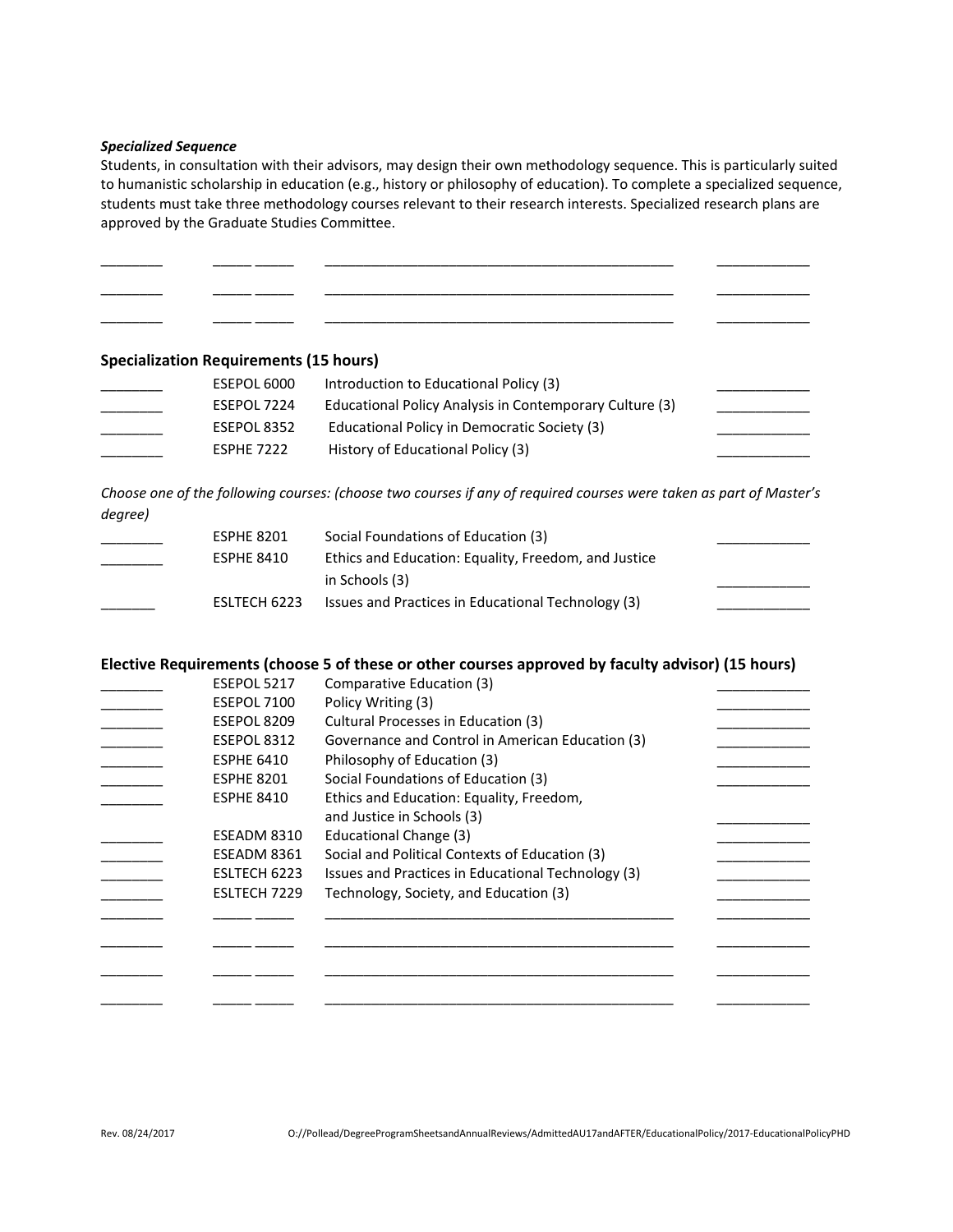### **Research Apprenticeship: (9 credit hours)**

Under the supervision of faculty, students are required to take nine credit hours of work focused on the preparation of conference presentations and/or publications, or on intensive study relevant to the dissertation.

| Sem. Hrs. |                            |                         | Sem. Planned |
|-----------|----------------------------|-------------------------|--------------|
| Taken     | <b>Course #Course Name</b> |                         | or Taken     |
|           | EDUCST 8191                | Research Apprenticeship |              |
|           | EDUCST 8191                | Research Apprenticeship |              |
|           | EDUCST 8191                | Research Apprenticeship |              |
|           | EDUCST 8191                | Research Apprenticeship |              |

## **Candidacy Examination Committee formed/program approved**:

|                                                                        | Semester and Year                                                                                                                                                                                                                        |
|------------------------------------------------------------------------|------------------------------------------------------------------------------------------------------------------------------------------------------------------------------------------------------------------------------------------|
|                                                                        |                                                                                                                                                                                                                                          |
| Printed Name of Advisor                                                | Signature                                                                                                                                                                                                                                |
| Printed Name of Committee Member                                       | Signature                                                                                                                                                                                                                                |
| Printed Name of Committee Member                                       | Signature                                                                                                                                                                                                                                |
| Printed Name of Committee Member                                       | Signature                                                                                                                                                                                                                                |
| Candidacy:                                                             |                                                                                                                                                                                                                                          |
| Notification of Doctoral Candidacy Exam Form: http://gradforms.osu.edu |                                                                                                                                                                                                                                          |
| Candidacy Examination taken                                            | Semester and Year                                                                                                                                                                                                                        |
| Results of Candidacy Exam                                              |                                                                                                                                                                                                                                          |
|                                                                        | All students who successfully complete the doctoral candidacy examination will be required to be enrolled in every<br>semester of their candidacy (summer session excluded) until graduation. Students must be enrolled for three credit |

semester of their candidacy (summer session excluded) until graduation. Students must be enrolled for three credits per semester. While the Graduate School and the individual graduate programs will monitor the enrollment of all post-candidacy students, it ultimately will be the responsibility of each student to ensure that they are meeting the enrollment provisions of this policy. Continuous Enrollment Policy is located at [https://gradsch.osu.edu/handbook/all#7-8.](https://gradsch.osu.edu/handbook/all#7-8) Look at section 7.8.3 – 7.8.6.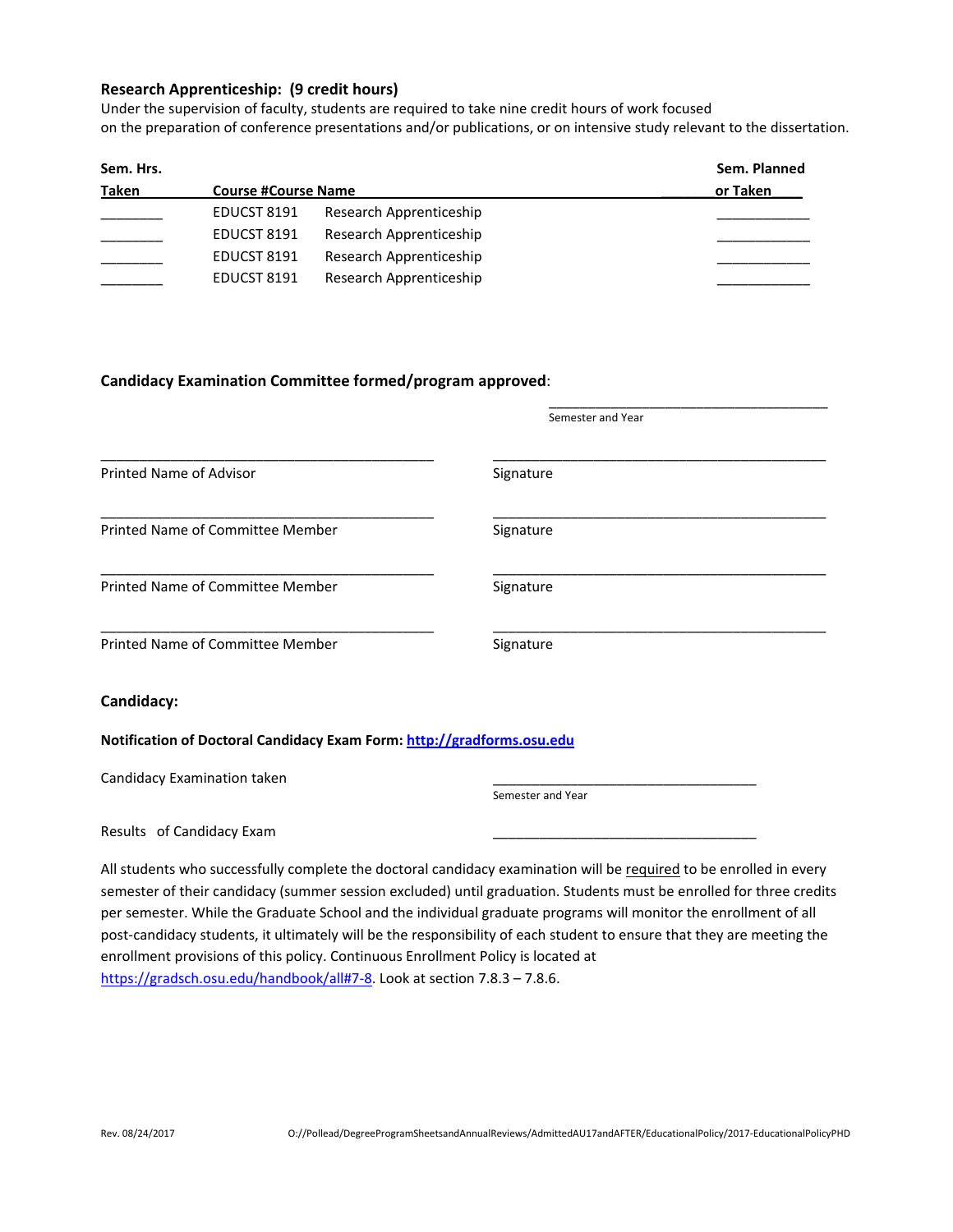# **Minimum Dissertation Credits: (minimum 6 credit hours)**

| Sem. Hrs. |             |                              | Sem. Planned |  |
|-----------|-------------|------------------------------|--------------|--|
| Taken     | Course #    | <b>Course Name</b>           | or Taken     |  |
|           | EDUCST 8999 | <b>Dissertation Research</b> |              |  |
|           | EDUCST 8999 | Dissertation Research        |              |  |
|           | EDUCST 8999 | Dissertation Research        |              |  |
|           | EDUCST 8999 | Dissertation Research        |              |  |
|           | EDUCST 8999 | <b>Dissertation Research</b> |              |  |

### **Dissertation Proposal Submitted and Approved:** \_\_\_\_\_\_\_\_\_\_\_\_\_\_\_\_\_\_\_\_\_\_\_\_\_\_\_\_\_\_\_\_\_\_\_\_

Semester and Year

**Dissertation Proposal Approval Form: [http://ehe.osu.edu/downloads/educational-studies/students/degree](http://ehe.osu.edu/downloads/educational-studies/students/degree-information/phd-dissertation-proposal-approval-form.pdf)[information/phd-dissertation-proposal-approval-form.pdf](http://ehe.osu.edu/downloads/educational-studies/students/degree-information/phd-dissertation-proposal-approval-form.pdf)**

| <b>Dissertation Committee Formed</b> |                   |  |
|--------------------------------------|-------------------|--|
|                                      | Semester and Year |  |
| <b>Printed Name of Advisor</b>       | Signature         |  |
| Printed Name of Committee Member     | Signature         |  |
| Printed Name of Committee Member     | Signature         |  |
| <b>Final Oral Exam Date</b>          | Semester and Year |  |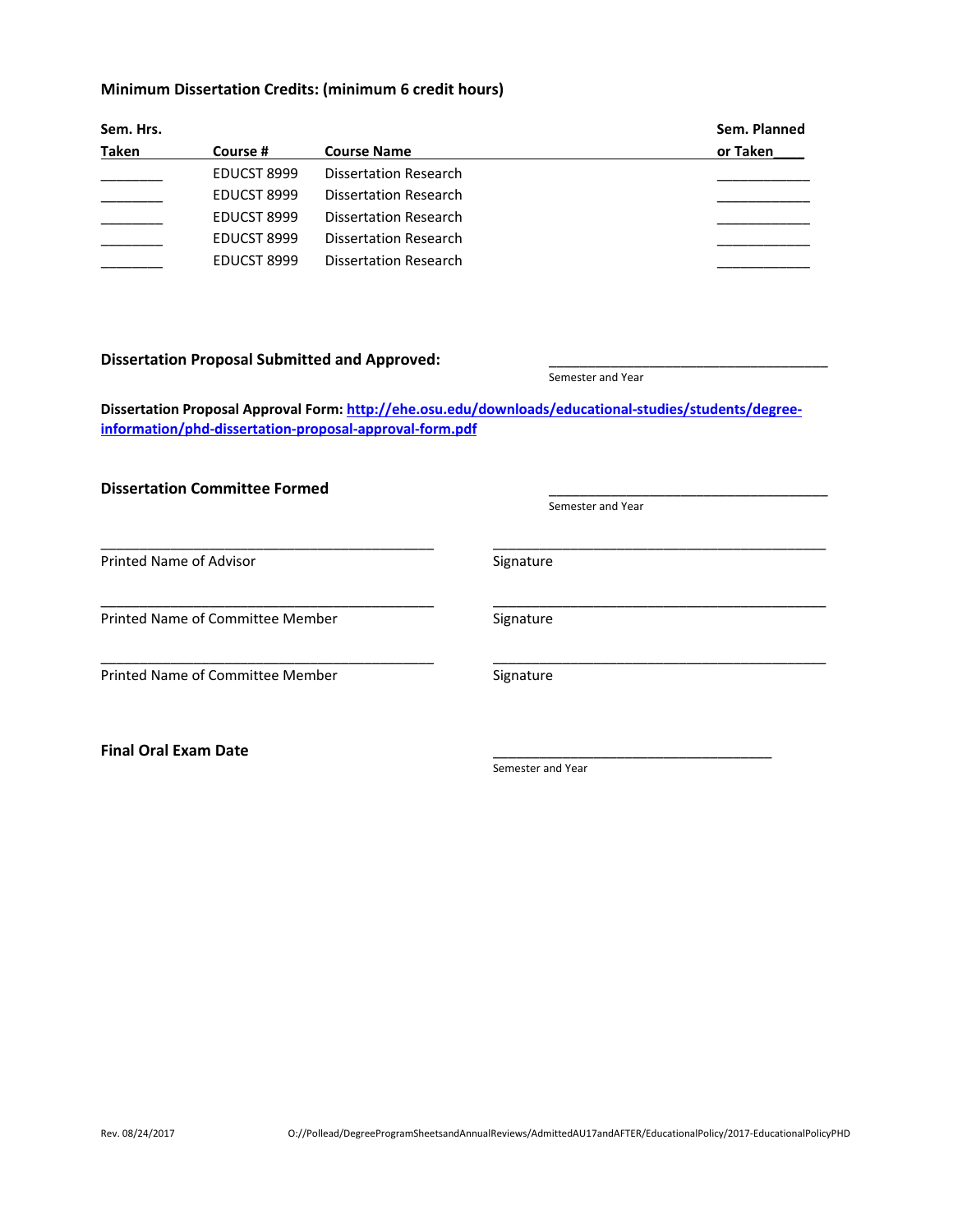| <b>Year 1: Annual Review</b> |                                           |      |
|------------------------------|-------------------------------------------|------|
|                              | Semester and Year                         |      |
| <b>Student Signature</b>     | <b>Advisor Signature</b>                  |      |
| Date                         | <b>Student Services Review (Initials)</b> | Date |
| <b>Year 2: Annual Review</b> | Semester and Year                         |      |
| <b>Student Signature</b>     | <b>Advisor Signature</b>                  |      |
| Date                         | <b>Student Services Review (Initials)</b> | Date |
| <b>Year 3: Annual Review</b> | Semester and Year                         |      |
| <b>Student Signature</b>     | <b>Advisor Signature</b>                  |      |
| Date                         | <b>Student Services Review (Initials)</b> | Date |
| <b>Year 4: Annual Review</b> | Semester and Year                         |      |
| <b>Student Signature</b>     | <b>Advisor Signature</b>                  |      |
| Date                         | <b>Student Services Review (Initials)</b> | Date |
| <b>Year 5: Annual Review</b> | Semester and Year                         |      |
| <b>Student Signature</b>     | Advisor Signature                         |      |
| Date                         | <b>Student Services Review (Initials)</b> | Date |